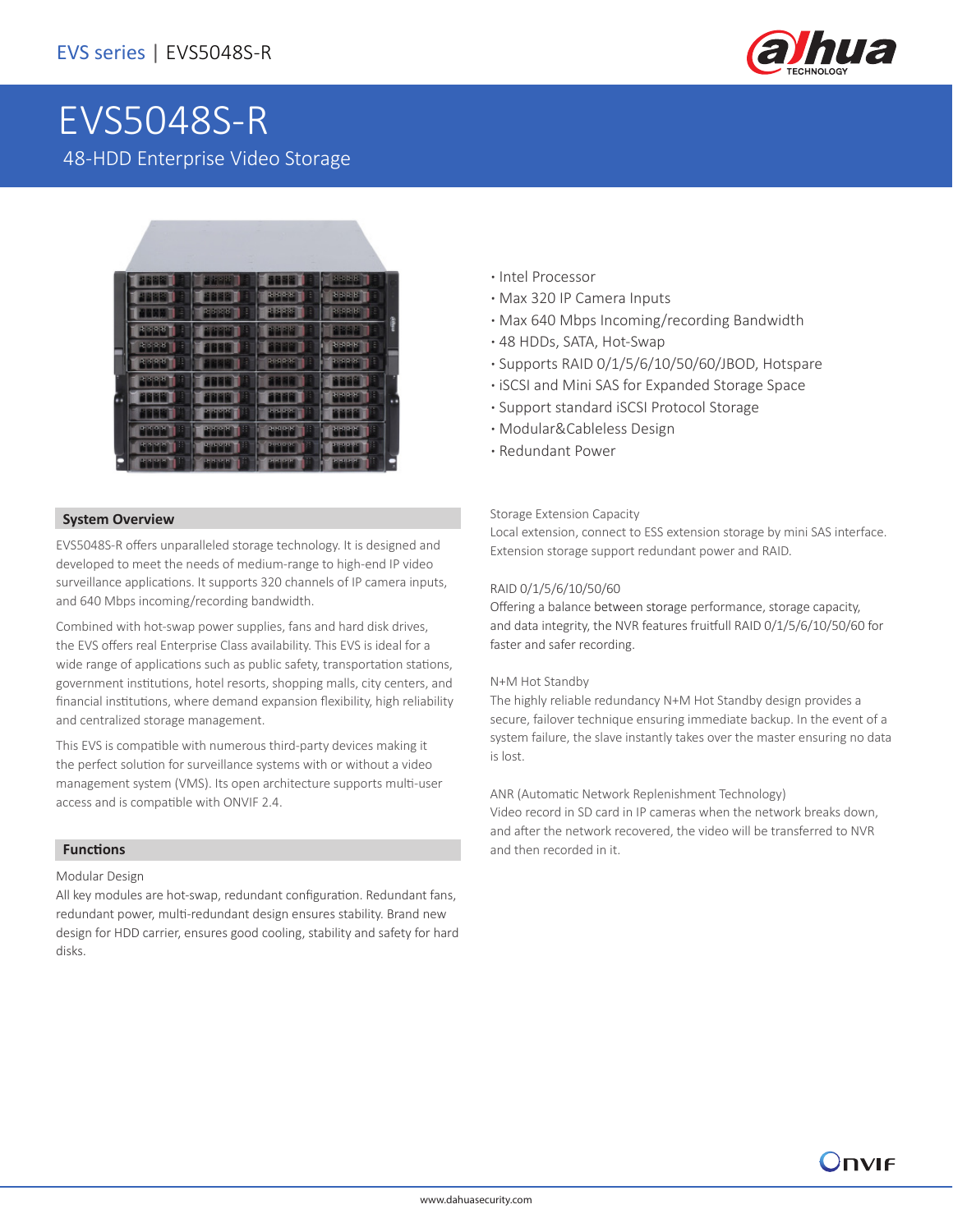# EVS5048S-R

# **Technical Specification**

| System                        |                                                                                                                                                                        |  |
|-------------------------------|------------------------------------------------------------------------------------------------------------------------------------------------------------------------|--|
| Main Processor                | 64-bit high-performance Intel processor                                                                                                                                |  |
| Controller                    | Single controller                                                                                                                                                      |  |
| Memory                        | 4GB by default                                                                                                                                                         |  |
| <b>Operating System</b>       | <b>Embedded LINUX</b>                                                                                                                                                  |  |
| User Interface                | Web                                                                                                                                                                    |  |
| Working Mode                  |                                                                                                                                                                        |  |
| Video Stream Mode             | 320-channel (640Mbps) incoming and recording<br>, 160-channel (320Mbps) forwarding, 32-channel<br>(64Mbps) playback                                                    |  |
| <b>IP SAN Mode</b>            | Storage bandwith ≤2.7Gbps<br>Write-through: 320Mbps; Write-back: 480Mbps                                                                                               |  |
| Storage                       |                                                                                                                                                                        |  |
| <b>HDD Amount</b>             | 48 HDDs, Up to 10 TB capacity for each HDD<br>SATA HDD composite connection                                                                                            |  |
| miniSAS                       | 1 miniSAS port, for storage extension                                                                                                                                  |  |
| <b>HDD Installation</b>       | Additional HDD bracket,<br>HDD hot-swap, HDD online replacement                                                                                                        |  |
| <b>HDD Mode</b>               | Single, RAID 0/1/5/6/10/50/60(Enterprise-level<br>HDDs are recommended), JBOD, hotspare                                                                                |  |
| Storage Management            |                                                                                                                                                                        |  |
| <b>HDD Manager</b>            | Non-working HDD hibernation to guarantee<br>sound ventilation, reduce power consumption and<br>enhance HDD life span<br>HDD bad track mapping to enhance HDD life span |  |
| <b>RAID Rebuild</b>           | Dynamically adjust RAID rebuild speed to guarantee<br>system load balance                                                                                              |  |
| Logic Volume Manager          | Support iSCSI volume management, NAS(SMB/NFS/<br>FTP) volume management                                                                                                |  |
| Snapshot                      | Support snapshot function, create user volume to<br>back data.                                                                                                         |  |
| <b>Extract Frame</b>          | Support extracting P frame function. Customizied<br>extracting period and frame rate setup.                                                                            |  |
| <b>Cluster Service</b>        | N+M cluster service                                                                                                                                                    |  |
| <b>ANR</b>                    | After diconnection, system can download the<br>record file from the SD card on the network camera<br>to maintain the full record file.                                 |  |
| <b>Shortcut RAID Creation</b> | Click one button to create RAID conveniectly.                                                                                                                          |  |
| Playback and Backup           |                                                                                                                                                                        |  |
| Search Mode                   | Time/Date, Channel, Alarm, MD and Exact Search<br>(accurate to second)                                                                                                 |  |
| <b>Playback Function</b>      | Play, Pause, Stop, Fast play, Slow play, Full screen,<br>Backup selection, Digital zoom                                                                                |  |
| Backup Mode                   | USB Device/Network/eSATA Device                                                                                                                                        |  |
| Third-party Support           |                                                                                                                                                                        |  |
| Third-party Support           | Dahua, AEBell, Arecont, AXIS, Dynacolor, HIKVISION,<br>LG, Panasonic, PSIA, Samsung, Sony, Vivotec, and<br>more                                                        |  |
|                               |                                                                                                                                                                        |  |

| Recording                            |                                                                                                                                                                                                            |
|--------------------------------------|------------------------------------------------------------------------------------------------------------------------------------------------------------------------------------------------------------|
| IP Camera Input                      | 320 Channel                                                                                                                                                                                                |
| Record Rate                          | 640 Mbps                                                                                                                                                                                                   |
| Record Mode                          | Manual, Schedule(Regular, Continous), Motion<br>Detection, Alarm                                                                                                                                           |
| Record Interval                      | $12$ 120 min(default 60 min)<br>Pre-record 1 ~ 30 sec, Post-record 10 ~ 300 sec.<br>I frame storage by period.                                                                                             |
| Auxiliary Interface                  |                                                                                                                                                                                                            |
| USB                                  | 2 USB 3.0                                                                                                                                                                                                  |
| eSATA                                | 1 eSATA                                                                                                                                                                                                    |
| RS232                                | 1 Port, for PC communication and Keyboard                                                                                                                                                                  |
| Network                              |                                                                                                                                                                                                            |
| Interface                            | 1 management RJ-45 ports (10/100/1000Mbps)<br>4 data RJ-45 ports (10/100/1000Mbps)                                                                                                                         |
| Network Mode                         | Multi-address, Fault-tolerance, Load balance, Link<br>aggregation                                                                                                                                          |
| Network Function                     | HTTP, HTTPs, TCP/IP, IPv4/IPv6, UPnP, RTP, RTCP,<br>RTSP, UDP, SMTP, NTP, DHCP, DNS, IP Filter,<br>PPPoE, DDNS, iSCSI, SMB, NFS, FTP, Alarm Server, IP<br>Search (Support Dahua IP camera, DVR, NVS, etc.) |
| <b>Expansion Interface</b>           | 2 Ten Giga Optical Fiber Interface                                                                                                                                                                         |
| Max. User Access                     | 128 users                                                                                                                                                                                                  |
| Smart Phone                          | iPhone, iPad, Android                                                                                                                                                                                      |
| Interoperability                     | ONVIF 2.4, CGI Conformant                                                                                                                                                                                  |
| Electrical                           |                                                                                                                                                                                                            |
| Power Supply                         | AC100V ~ 240V, 47 ~ 63 Hz<br>2 + 1 Redundant power, Hot-swap                                                                                                                                               |
| Power Consumption                    | 175W ~ 950W (With HDD)                                                                                                                                                                                     |
| Fan                                  | DC12V, 1.5A, Diameter 80mm<br>MTBF > 100,100 hours, Hot-swap                                                                                                                                               |
| Environmental                        |                                                                                                                                                                                                            |
| <b>Working Conditions</b>            | 0°C ~ +40°C (+32°F ~ +104°F), 10 % ~ 80% RH                                                                                                                                                                |
| <b>Storage Conditions</b>            | -20°C ~ +70°C (-4°F ~ +158°F), 5% ~ 90% RH                                                                                                                                                                 |
| Working Altitude                     | $-60m \approx 3000m$                                                                                                                                                                                       |
| Construction                         |                                                                                                                                                                                                            |
| Chassis                              | 1.2mm extra-thickness hot-dip galvanized steel.<br>High accuracy aluminum alloy slider.<br>Self-developed patent removable HDD bracket.                                                                    |
| Dimensions (W $\times$ D $\times$ H) | 8U, 482.6mm x 558.5mm x 347.8mm;<br>$(19.0'' \times 22.0'' \times 13.7'')$                                                                                                                                 |
| Net Weight                           | 50kg (110.2 lb) (without HDD)                                                                                                                                                                              |
| Gross Weight                         | 70kg (154.3 lb)                                                                                                                                                                                            |
| Installation                         | Standard 19-inch rack installation                                                                                                                                                                         |